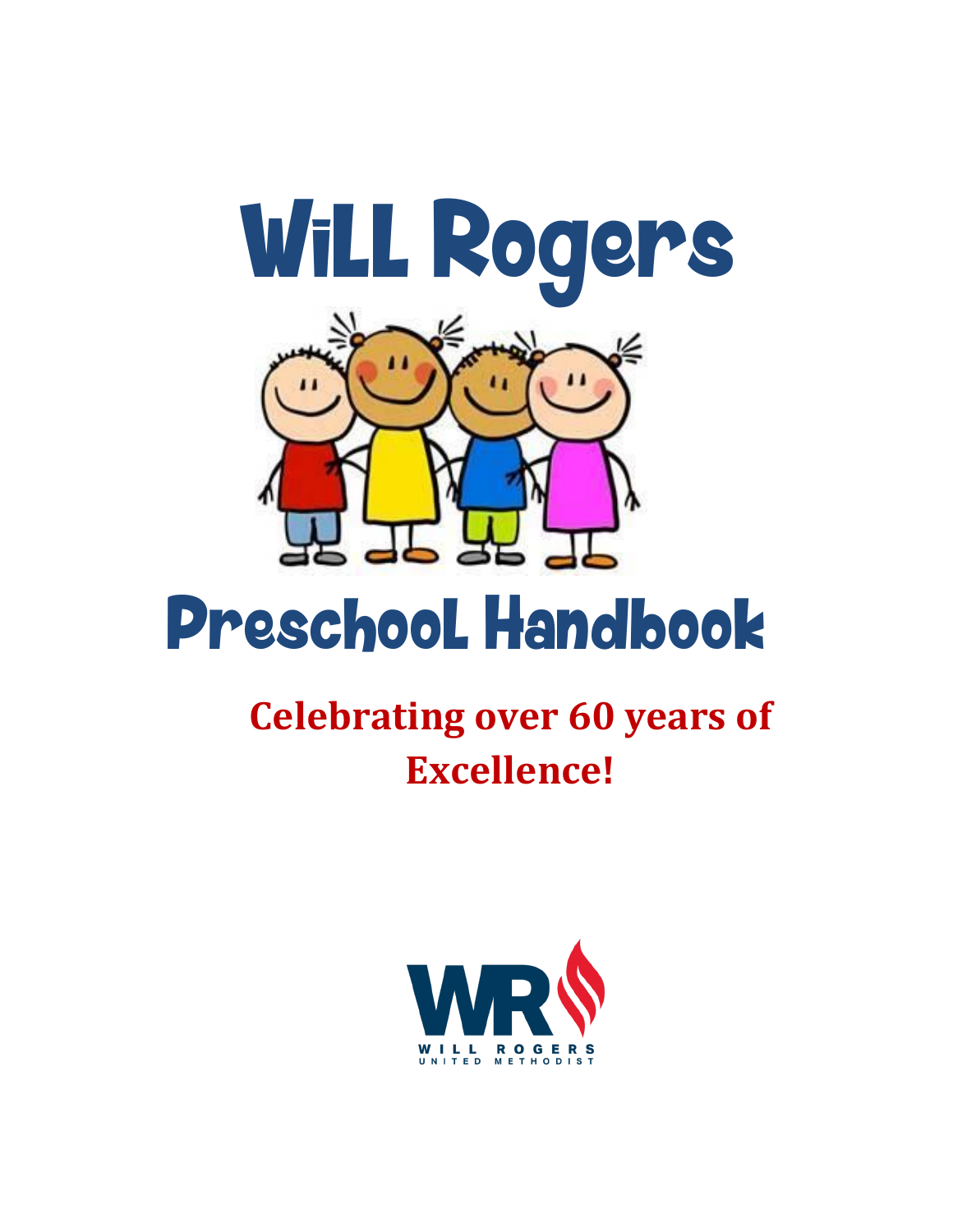

## WR PRESCHOOL HANDBOOK

#### OBJECTIVE & PURPOSE

 At Will Rogers Preschool our purpose is to provide a variety of early childhood learning experiences which will help young children develop socially, physically, mentally, emotionally, and spiritually. We seek to provide, in all age groups, the type of environment in which the child may learn concepts through concrete "hands-on" activities. Using learning centers and special classes we provide a well-rounded foundation for growth.

#### AGE ELIGIBLE

 Preschoolers one year through three years old will meet on Tuesday, Wednesday AND/OR Thursday from 9:00 a.m. till 2:00 p.m.

Pre-Kindergarteners are required to attend full days on Tuesday, Wednesday, and Thursday.

#### ADMISSIONS PROCEDURES

 To enroll your child, to view the school facilities, to discuss the program and/or discuss the individual needs of your child, please contact the Director. Enrollment is completed when the proper forms have been filled out and a registration fee has been paid. The registration fee is non-refundable.

#### PRESCHOOL STAFF

 A competent Christian staff has been chosen to give loving, gentle care to your preschooler. These teachers have chosen to teach in this preschool because of their love of children and their enthusiasm for teaching preschoolers in a Christian setting.

Our teachers have years of experience teaching preschoolers and continue their training attending workshops offered by professional education organizations.

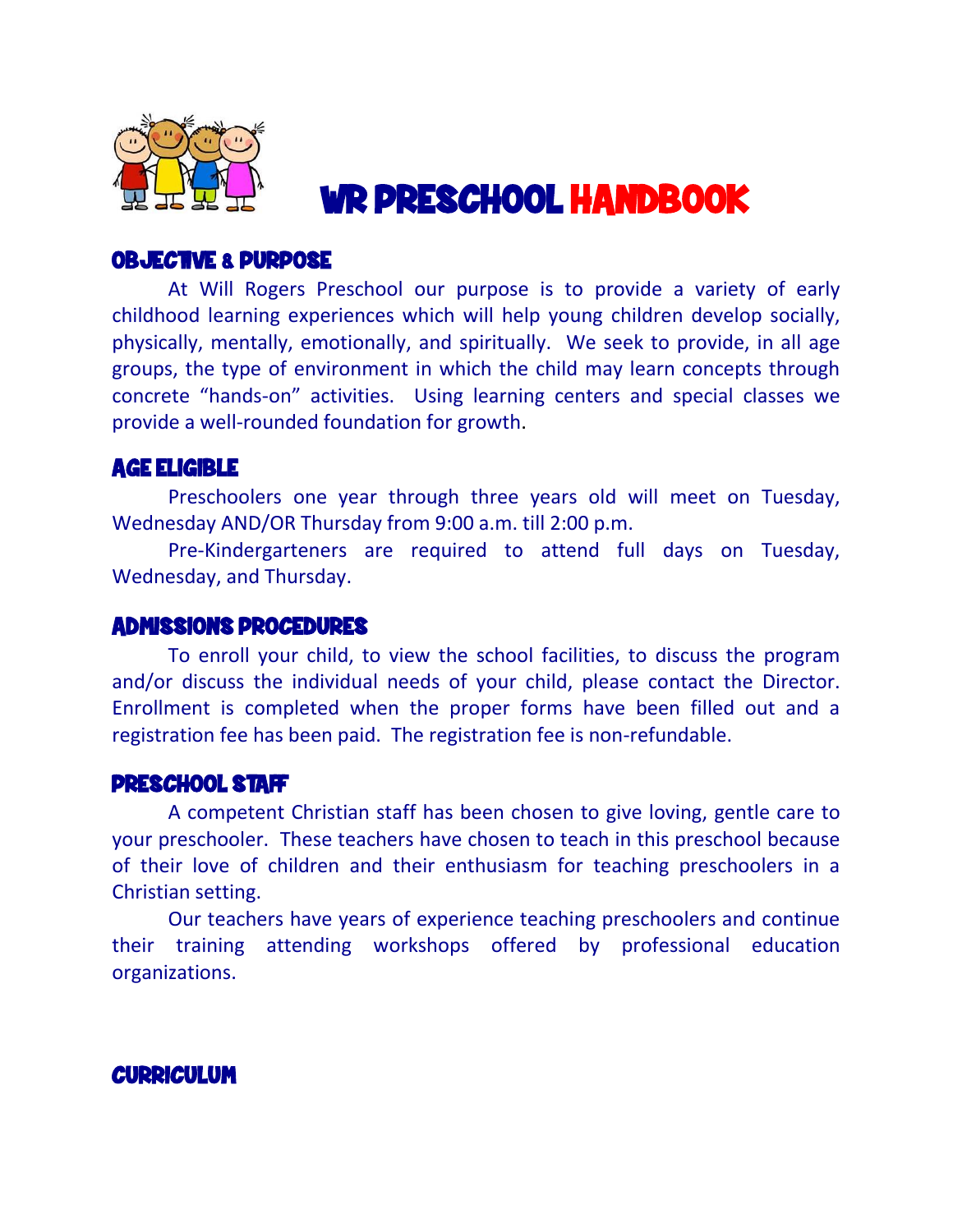Currently our curriculum is theme based pulling material from numerous resources to expand class activities. Teachers share songs, stories, and Bible thoughts as they provide activities in the learning centers. The learning centers include art, blocks, books, puzzles, nature, and home-living.

Along with these activities, all preschoolers will be exposed to the alphabet, shapes, numbers, and colors. The Pre-Kindergarten, class will cover everything they will need to know before they start Kindergarten. Please remember that all children learn at a different pace, and we attempt to expose your child to these skills in a fun environment. The daily schedule includes a balance of active and quiet play, indoor and outdoor activities and group and individual experiences. Teachers are flexible and sensitive to the needs of their class.

#### SPECIAL CLASSES

#### Motor Skills

Twos through Pre-Kindergarten do many activities with the parachute, hoops, beanbags, balls, balloons, and balance beams. They will also have free playtime either on the outside playground or in our inside playroom.

#### **Spanish**

Threes and Pre-Kindergarten enjoy a fun class learning the names of numbers, letters, and objects in a foreign language through songs and activities.

#### **Music**

Each age group will have a special time with our music teacher. The children enjoy theme-based songs, incorporating movement, instruments, and bible verses.

#### **Chapel**

Twos through Pre-Kindergarten attend chapel. During that time a member of the ministerial staff will share a short Bible story on their level and lead the group in some Bible songs and finish the class with the Lord's Prayer.

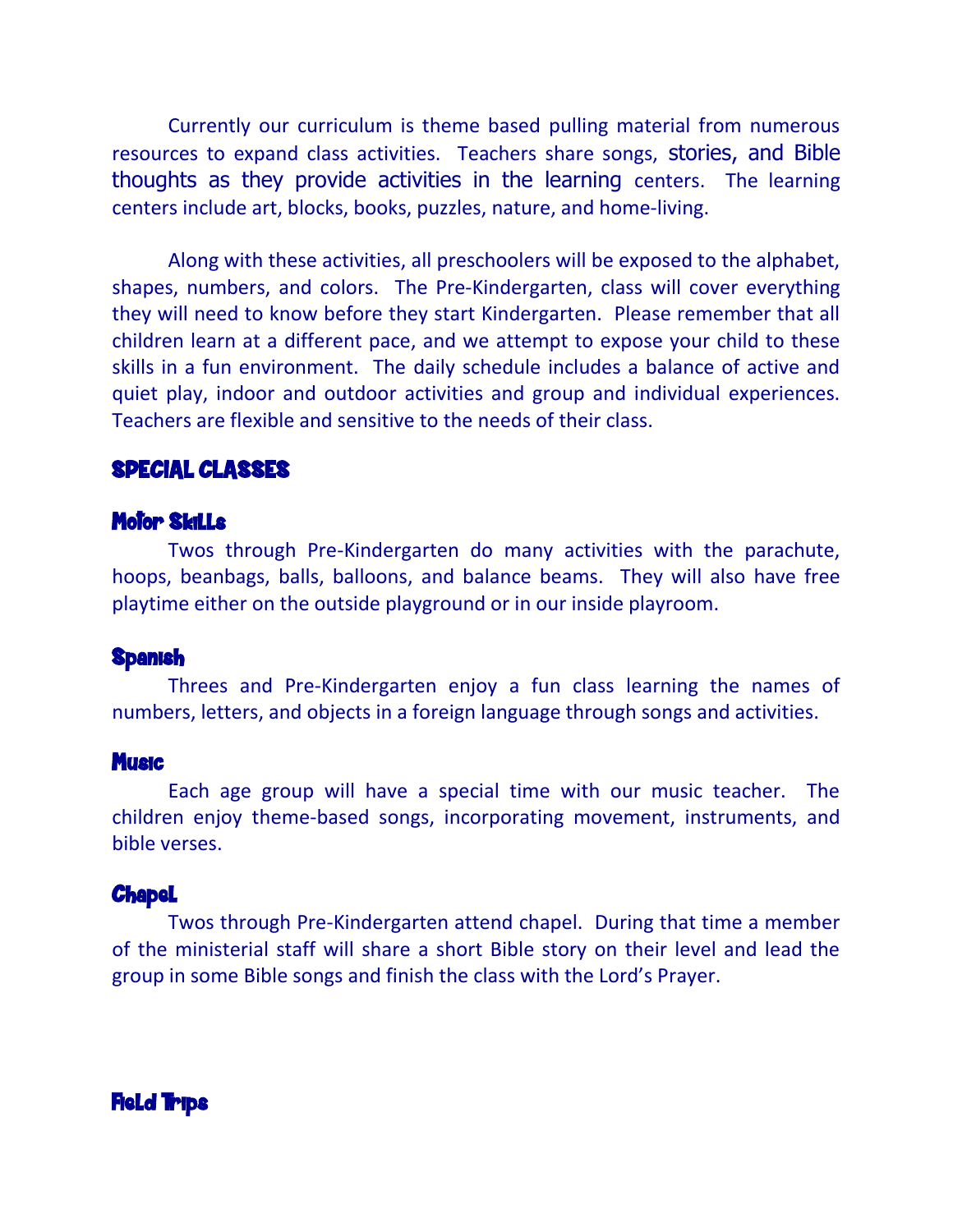Threes and Pre-Kindergarten enjoy field trips relating to the unit of study throughout the year. Bus transportation is provided.

#### PROGRAM POLICIES

#### FEE STRUCTURE

Registration – A NON-REFUNDABLE registration fee of \$35.00 (\$20.00 for summer) must accompany each registration form. "In-House" enrollment for the fall session is held the first 2 weeks of March. Enrollment for the public begins April 1st.

Monthly Tuition – Tuition is due the first week of school each month. Payment can be made either by cash, check, or money order. We cannot make refunds or allowances for holidays, illness, days canceled due to bad weather, or absence for family convenience (vacation). The tuition will be the same each month regardless of the length of the month (no more for long months and no less for short months). It is important that tuition be paid on time, as expenses must be met each month to assure the quality of our program. Any fees uncollected after the  $15<sup>th</sup>$  of the month will have a \$5.00 late charge added to them. If for some reason you are unable to meet this schedule, please talk to the director to make special payment arrangements. Tuition is as follows:

| 1 full day a week<br>$\sim 100$         | \$95.00 per month  |
|-----------------------------------------|--------------------|
| 2 half days a week -                    | \$105.00 per month |
| 2 full days a week - \$155.00 per month |                    |
| 3 half days a week - \$130.00 per month |                    |
|                                         |                    |

3 full days a week - \$200.00 per month

#### **ATTENDANCE**

 School begins at 9:00 a.m. and ends at 2:00 p.m. Please arrive NO EARLIER THAN 8:55 a.m. It is very important to a child to arrive on time so that they don't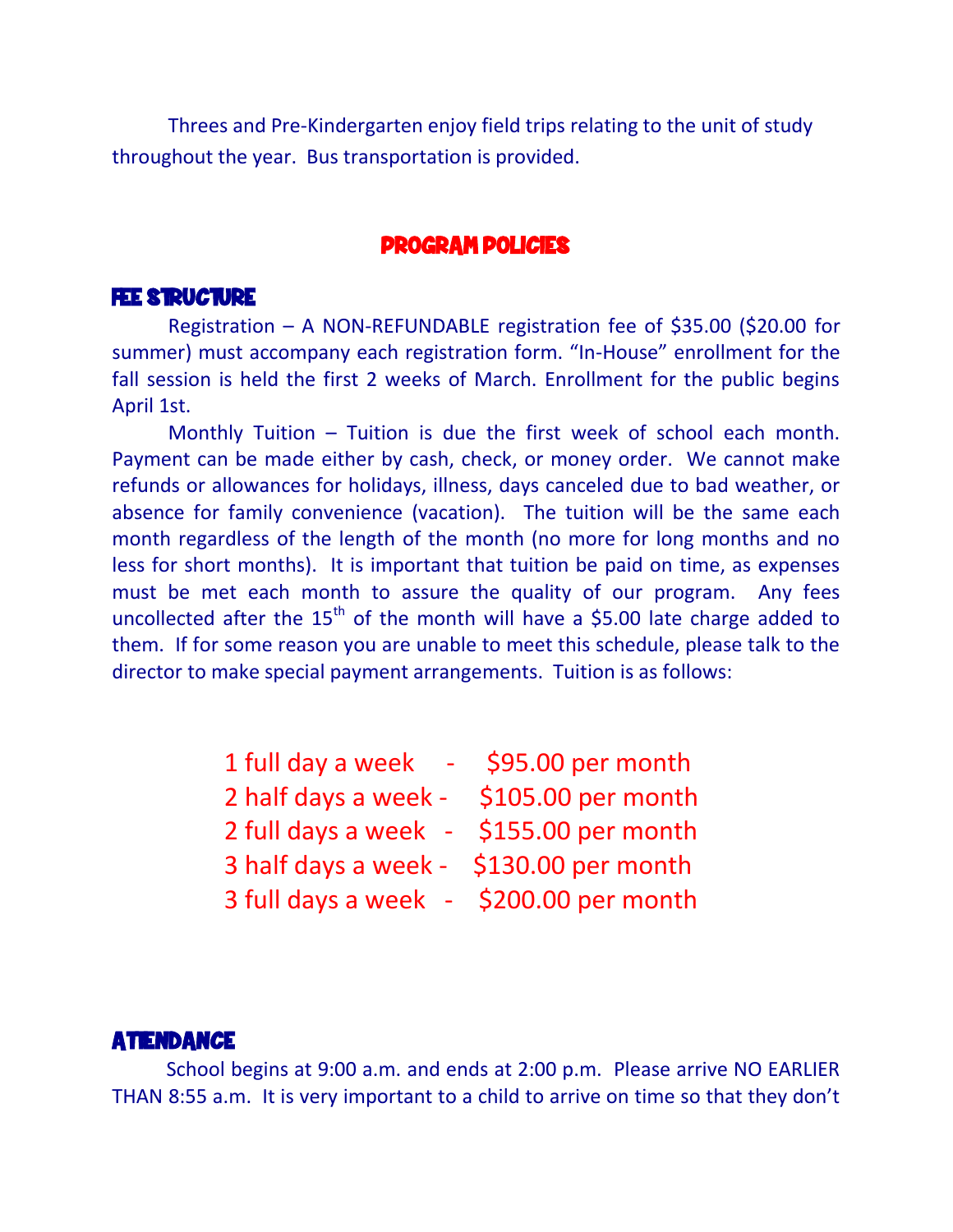miss out on any of the planned activities. A child that is consistently late will have a harder time making friends and adjusting to the routine.

 Please **NEVER** let your child off at the outside door. You have no way of knowing if they arrived safely, nor do we. Also, please arrive PROMPTLY BY 2:00 p.m. to pick up your child. It is very upsetting for a child to wait after the rest of the children have gone.

#### TOYS AND PERSONAL ITEMS

 We request that parents not allow a child to bring personal toys to his classroom. This helps avoid a wide variety of problems. We do, however, encourage a child to bring a personal item, which is needed for security or comfort.

 Occasionally, teachers will ask parents to help children bring certain items for show and tell, nature activities, or special days. Parents will need to check with teachers before bringing pets, insects, or other animals.

#### SCHOOL RECORDS

Because emergencies may arise, please keep the school up-to-date on home, cell, business and emergency phone numbers. In case of accident, every effort will be made to contact a parent or guardian. Should we not be able to contact a parent, we will use the emergency numbers listed.

The health and safety of the children is of major importance. Your child's immunizations need to be updated according to his/her age. A copy of updated immunizations needs to be turned in by the second week of class.

#### VISITS

We welcome your visits to your child's room throughout the year. We do ask that you give us the first month to allow the children to adjust to the classroom before you begin your visits. Please remember while visiting that our priority is to the children. Please do not use this time for a conference with the teacher. This is best done by phone or by setting up a convenient time with the teacher.

#### AUTHORIZED RELEASE

At the beginning of school year, you will receive a card identifying your child and his class. Anyone other than a parent that regularly picks up the child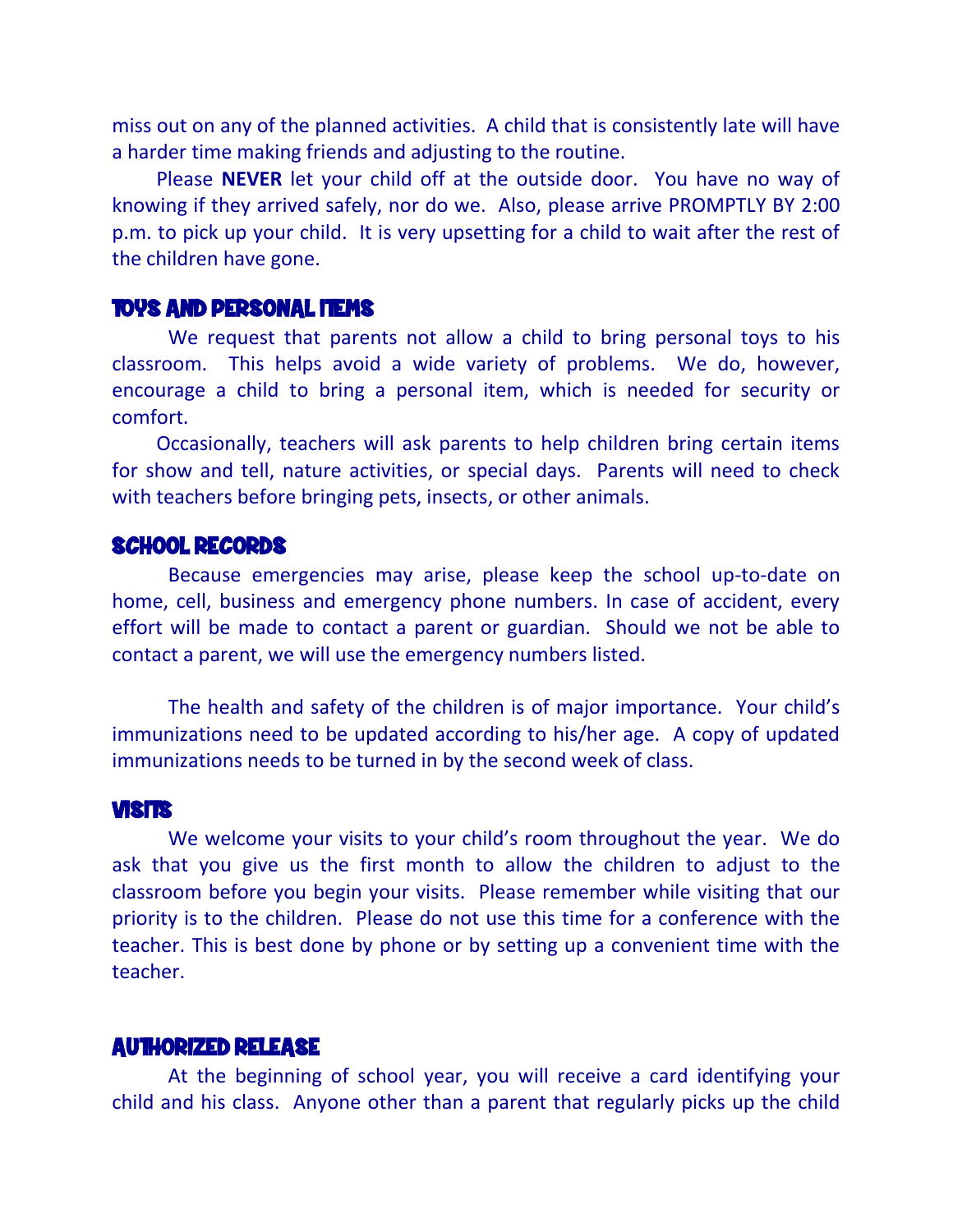must present the security card to the Director or teachers. The parent must also inform the teachers earlier in the day of the plans for the pick-up of their child. We must have proper authorization before we will let a child leave school with anyone other than the parent.

#### ILLNESS/MEDICATION REGULATIONS

Please notify the school if your child will not be attending due to illness, (918) 834-9706. You will be called to pick up your child if they appear to have symptoms of illness during the day.

#### PLEASE KEEP YOUR CHILD HOME IF THE FOLLOWING APPLIES:

\*Child has a fever or has had one during the prior 24 hours.

- \*Child has a heavy nasal discharge or constant cough.
- \*Child has vomited or has had diarrhea in the prior 24 hours.

\*Child has the symptoms of a possible communicable illness.

**Teachers may NOT administer medications.** Parents may come to school and give it in appropriate situations, or you may sign a medical authorization form to allow the center director to administer medications.

#### LUNCHES

 Children staying until 2:00 p.m. will be responsible for their own lunch, including a drink. Please make lunches of "finger-type" foods, and nothing that must be heated. Please limit the amount, of sweets in the lunch and refrain from sending sugary drinks. Label all lunch boxes and plastic lunch items with your child's name. We are a PEANUT FREE school.

#### DRESS

Please think of your child's comfort and dress him/her simply in easy to manage play clothes. Although the child wears a smock, many of our activities are messy and accidents do happen. Since our playground has small pebbles, **closed toe shoes are required**. We go outside even on "chilly" days. Dress your child with appropriately.

LABEL ALL diaper bags, blankets, and containers with the child's name. Label outerwear and any other clothing that the child might remove. Children should have another change of clothing in their bag, especially those who are in diapers or potty training.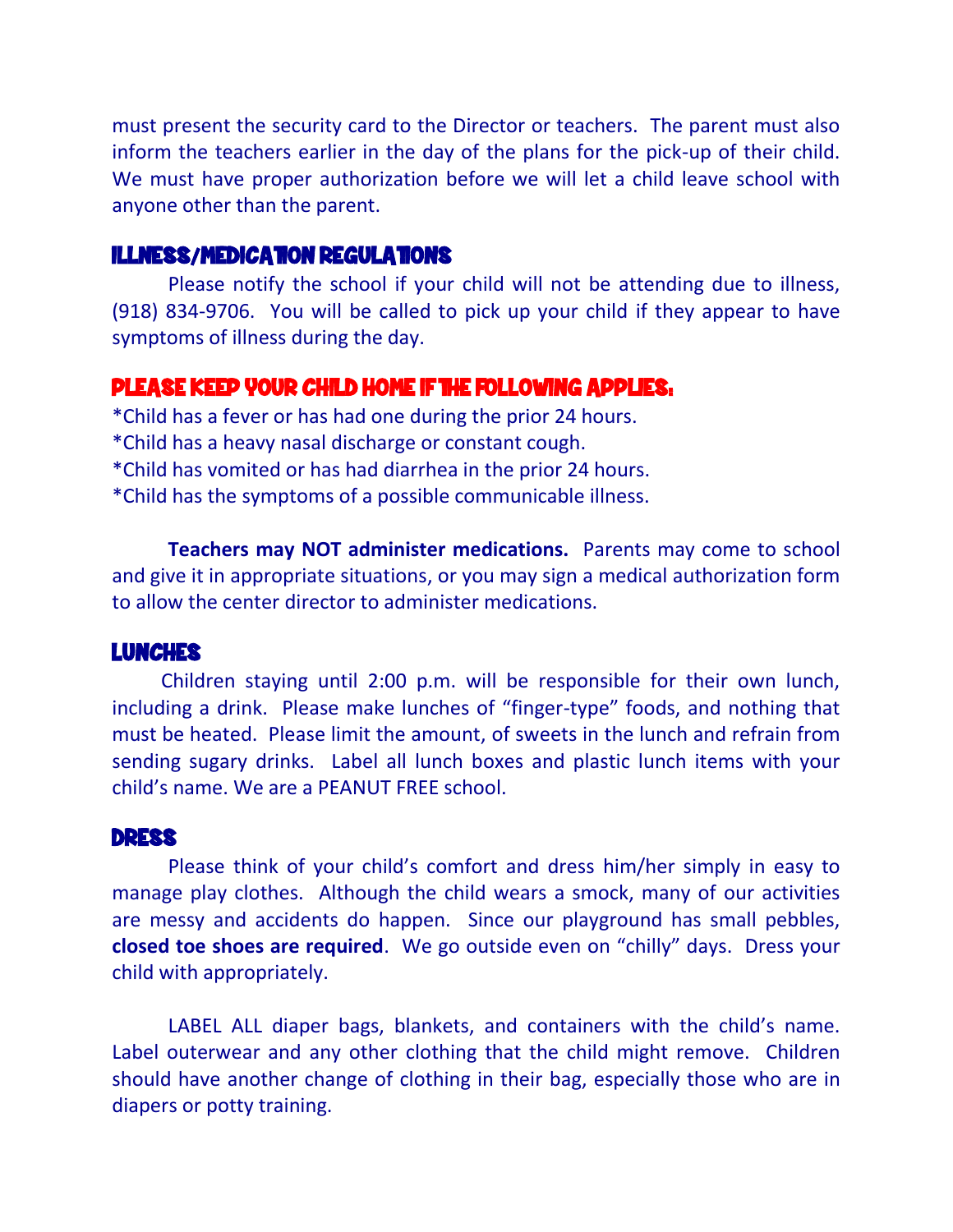#### **BIRTHDAYS**

Birthdays are a special time for children, and they often like to share it with their friends. If you wish to provide a special snack for your child's birthday, please inform the teacher.

#### HOLIDAYS

 We love to celebrate the holidays! For individual class parties, teachers will ask parents to provide snacks. There will be sign-up sheets outside each classroom.

At Halloween, we will have class parties and look forward to seeing all your cute costumes. We ask that you **not** send your child in any ghost, goblin, witch costumes or costumes that include weapons. Teachers WILL NOT use these symbols in any art, book, song, or finger play activity.

### PARENT/TEACHER COMMUNICATIONS

 Please feel free at any time to discuss your child's development with their teacher. Please take time to discuss with your child the activities listed on "What We Did Today" take home sheets and learn about their day.

In December the Pre-Kindergarten teacher will formally communicate with you about your child's skills and adjustment in their class. This will be followed up in April with a structured "Skills Assessment."

#### INCLEMENT WEATHER

 We will close due to bad weather when Tulsa Public Schools are closed. Please listen to the local television and radio stations for that information.

## CALENDAR & OPERATING DAYS 2021-2022

Fall Session

Classes Begin Tuesday September 7, 2021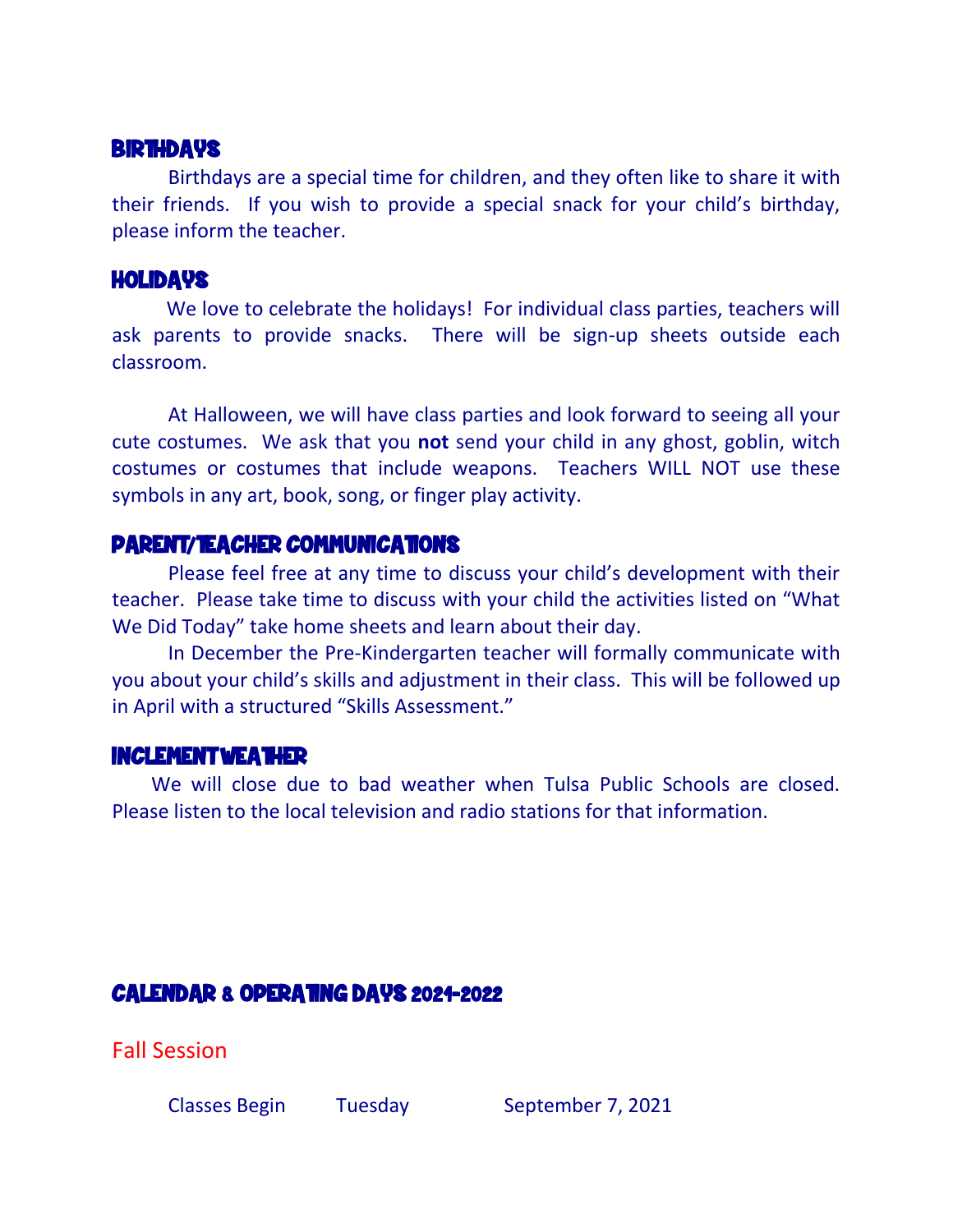| <b>Fall Break</b>           | Wednesday<br>Thursday        | October 13, 2021<br>October 14, 2021   |
|-----------------------------|------------------------------|----------------------------------------|
| <b>Thanksgiving</b>         | Wednesday<br><b>Thursday</b> | November 27, 2019<br>November 28, 2019 |
| <b>Christmas Break</b>      | Dec 21, 2021<br>÷.           | Jan 3, 2022                            |
| <b>Spring Session</b>       |                              |                                        |
| <b>Classes Resume</b>       | Tuesday                      | <b>January 4, 2022</b>                 |
| <b>Spring BreakThursday</b> |                              | March 15-17, 2022                      |
| <b>Classes End Thursday</b> |                              | May 26, 2022                           |

## Summer Sessions

There will be 2 four-week summer sessions on Tuesday, Wednesday, and Thursday from 9:00 till 2:00.

| Session 1: Tuesday, June 7, 2022 - |
|------------------------------------|
| Thursday, June 30, 2022            |

Session 2: Tuesday, July 5, 2022 - Thursday, July 28, 2022

## <u>School is closed the month of August</u> Fall session begins after Labor Day

### OTHER WRUMC OPPORTUNITIES FOR FAMILIES

Children's church (ages 4-11) Sundays @ 10:45am

Church Services Sundays @ 8:20am & 10:45am